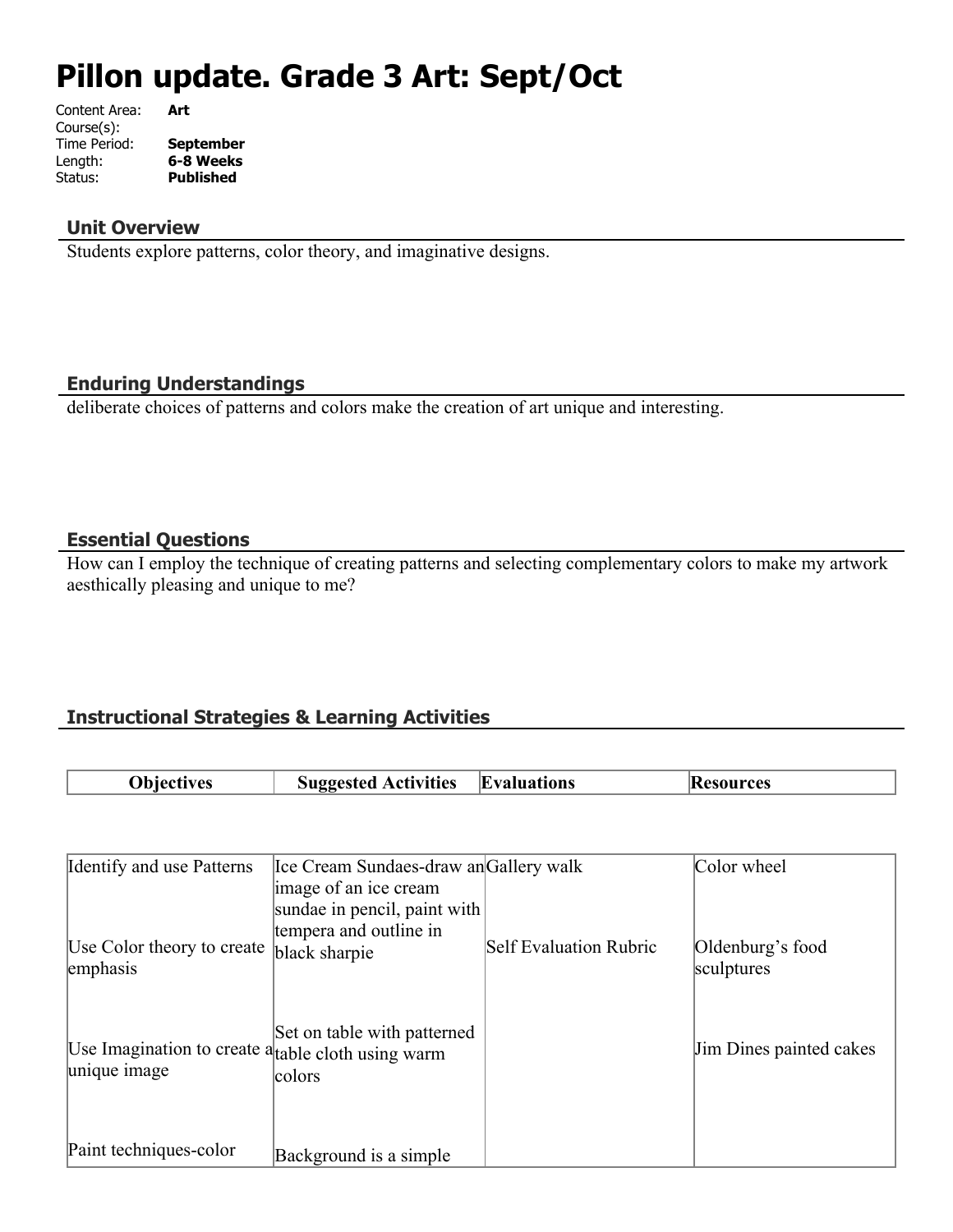| mixing | pattern on wall with cool<br>colors |  |
|--------|-------------------------------------|--|
|        |                                     |  |
|        |                                     |  |

# **Integration of Career Readiness, Life Literacies and Key Skills**

Students will learn about the careers of artists Jime Dines and Oldenburg.

| <b>TECH.9.4.5.CT</b> | Critical Thinking and Problem-solving                                                                                                                                                             |
|----------------------|---------------------------------------------------------------------------------------------------------------------------------------------------------------------------------------------------|
| <b>WRK.9.2.5.CAP</b> | Career Awareness and Planning                                                                                                                                                                     |
| WRK.9.2.5.CAP.1      | Evaluate personal likes and dislikes and identify careers that might be suited to personal<br>likes.                                                                                              |
| WRK.9.2.5.CAP.2      | Identify how you might like to earn an income.                                                                                                                                                    |
| WRK.9.2.5.CAP.3      | Identify qualifications needed to pursue traditional and non-traditional careers and<br>occupations.                                                                                              |
|                      | Collaboration with individuals with diverse perspectives can result in new ways of thinking<br>and/or innovative solutions.                                                                       |
| WRK.9.2.5.CAP.4      | Explain the reasons why some jobs and careers require specific training, skills, and<br>certification (e.g., life guards, child care, medicine, education) and examples of these<br>requirements. |
| <b>TECH.9.4.5.CI</b> | Creativity and Innovation                                                                                                                                                                         |

## **Technology and Design Integration**

## **Interdisciplinary Connections**

| LA.SL.3.1.C | Ask questions to check understanding of information presented, stay on topic, and link<br>their comments to the remarks of others.                                                                                       |
|-------------|--------------------------------------------------------------------------------------------------------------------------------------------------------------------------------------------------------------------------|
| LA.SL.3.1.D | Explain their own ideas and understanding in light of the discussion.                                                                                                                                                    |
| LA.SL.3.3   | Ask and answer questions about information from a speaker, offering appropriate<br>elaboration and detail.                                                                                                               |
| LA.SL.3.1   | Engage effectively in a range of collaborative discussions (one-on-one, in groups, and<br>teacher led) with diverse partners on grade 3 topics and texts, building on others' ideas<br>and expressing their own clearly. |

## **Differentiation**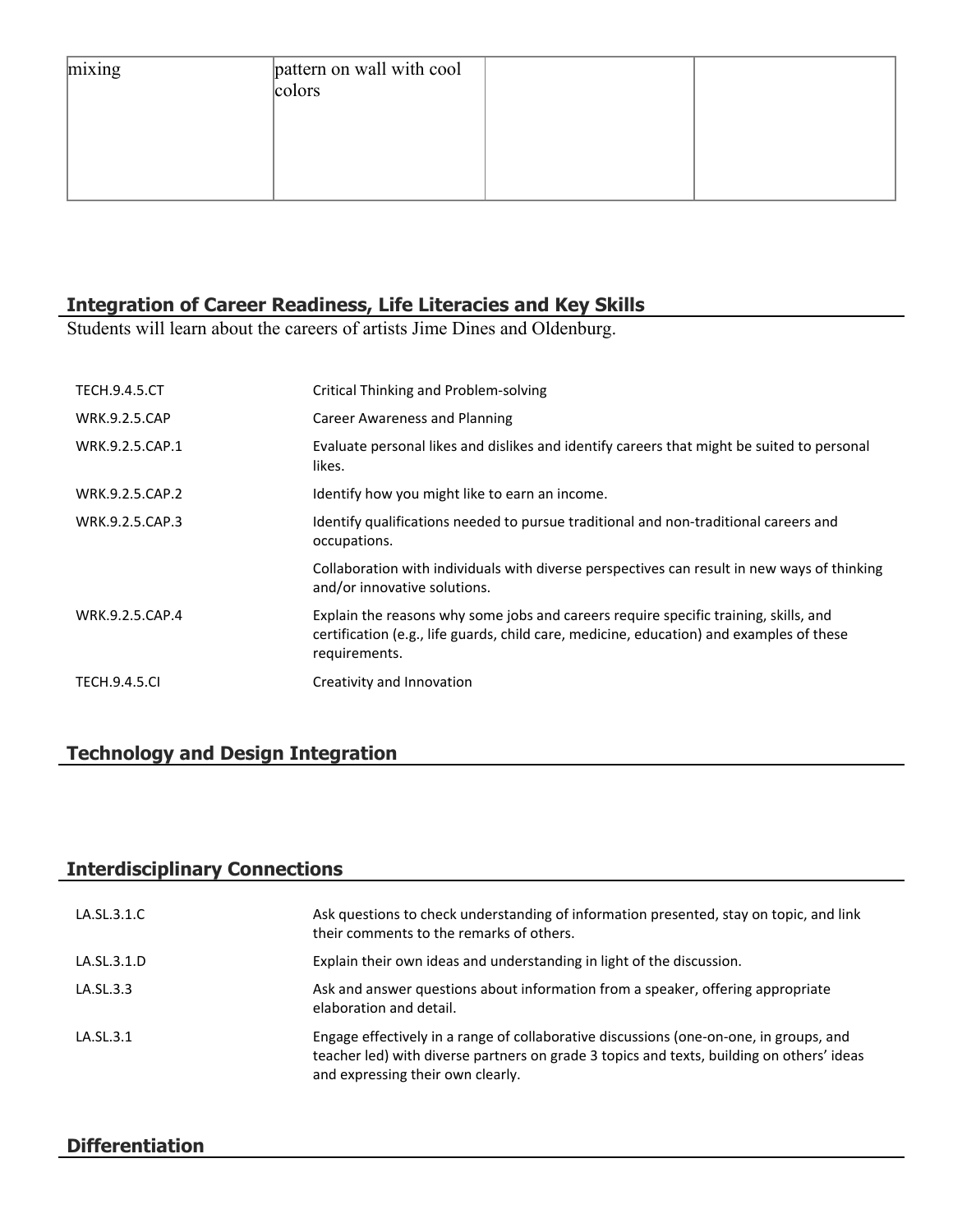- Understand that gifted students, just like all students, come to school to learn and be challenged.
- Pre-assess your students. Find out their areas of strength as well as those areas you may need to address before students move on.
- Consider grouping gifted students together for at least part of the school day.
- Plan for differentiation. Consider pre-assessments, extension activities, and compacting the curriculum.
- Use phrases like "You've shown you don't need more practice" or "You need more practice" instead of words like "qualify" or "eligible" when referring to extension work.
- Encourage high-ability students to take on challenges. Because they're often used to getting good grades, gifted students may be risk averse.

## **Definitions of Differentiation Components**:

- o Content the specific information that is to be taught in the lesson/unit/course of instruction.
- o Process how the student will acquire the content information.
- o Product how the student will demonstrate understanding of the content.
- o Learning Environment the environment where learning is taking place including physical location and/or student grouping

## **Differentiation occurring in this unit:**

Students will be encouraged to improve and challenge thier art skills as they proceed.

Simpler instructions and tasks will be assigned for struggling students

Encourage students to explore concepts in depth and encourage independent studies or investigations. Use thematic instruction to connect learning across the curriculum. Encourage creative expression and thinking by allowing students to choose how to approach a problem or assignment. Expand students' time for free reading. Invite students to explore different points of view on a topic of study and compare the two. Provide learning centers where students are in charge of their learning. Brainstorm with gifted children on what types of projects they would like to explore to extend what they're learning in the classroom. Determine where students' interests lie and capitalize on their inquisitiveness. Refrain from having them complete more work in the same manner. Employ differentiated curriculum to keep interest high. Avoid drill and practice activities. Ask students' higher level questions that require students to look into causes, experiences, and facts to draw a conclusion or make connections to other areas of learning. If possible, compact curriculum to allow gifted students to move more quickly through the material. Encourage students to make transformations- use a common task or item in a different way. From

http://www.bsu.edu/web/lshasky/Forms/Interventions/Gifted.pdf

## **Modifications & Accommodations**

In addition to the differentiation above, individual IEP's and 504's will be accommodated.

Refer to QSAC EXCEL SMALL SPED ACCOMMOCATIONS spreadsheet in this discipline.

**Modifications and Accommodations used in this unit:**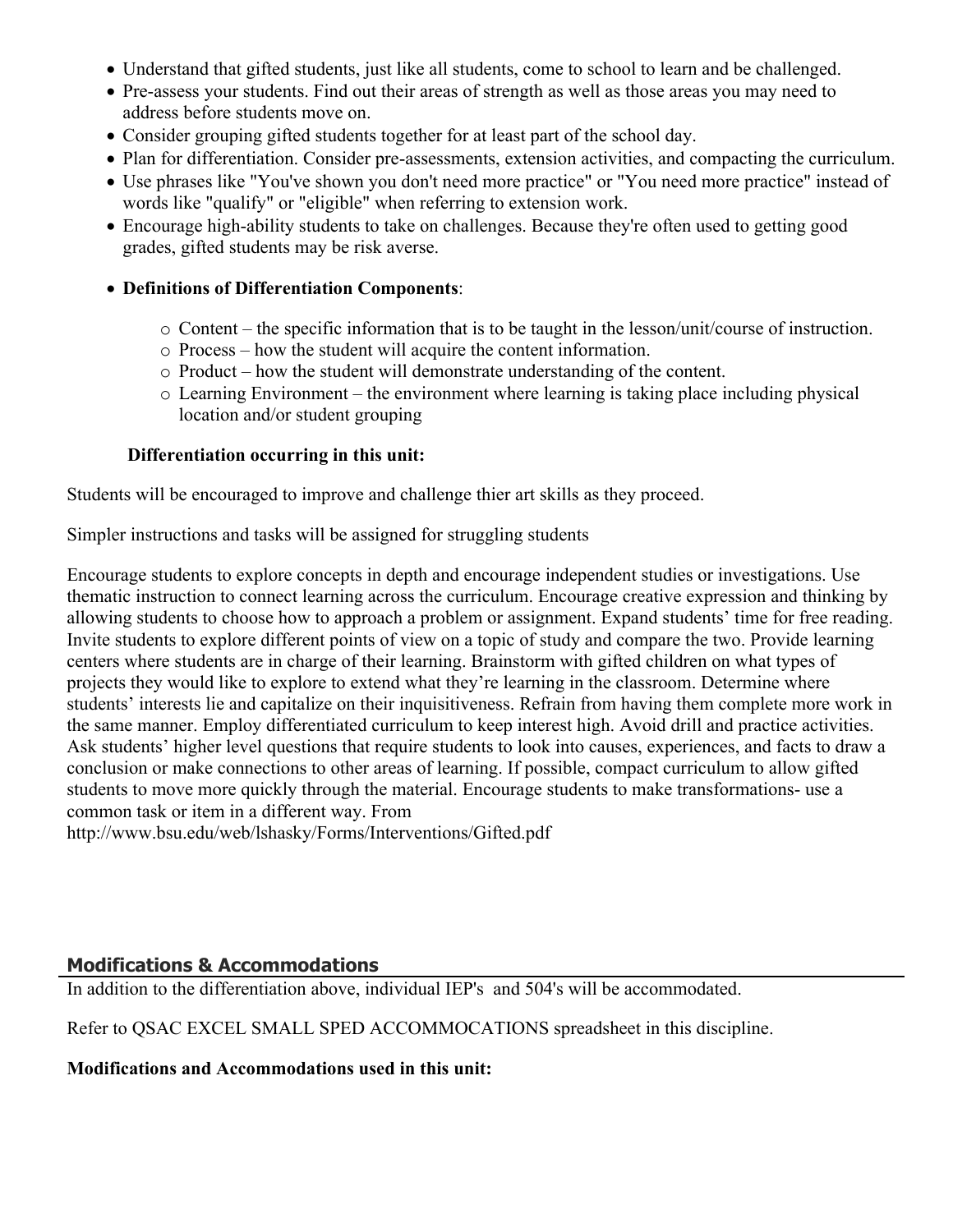## **Benchmark Assessments**

**Benchmark Assessments** are given periodically (e.g., at the end of every quarter or as frequently as once per month) throughout a school year to establish baseline achievement data and measure progress toward a standard or set of academic standards and goals.

## **Schoolwide Benchmark assessments:**

Aimsweb benchmarks 3X a year

Linkit Benchmarks 3X a year

DRA

## **Additional Benchmarks used in this unit:**

Portfolio will build throughout the year for self assessment in June.

## **Formative Assessments**

Assessment allows both instructor and student to monitor progress towards achieving learning objectives, and can be approached in a variety of ways. **Formative assessment** refers to tools that identify misconceptions, struggles, and learning gaps along the way and assess how to close those gaps. It includes effective tools for helping to shape learning, and can even bolster students' abilities to take ownership of their learning when they understand that the goal is to improve learning, not apply final marks (Trumbull and Lash, 2013). It can include students assessing themselves, peers, or even the instructor, through writing, quizzes, conversation, and more. In short, formative assessment occurs throughout a class or course, and seeks to improve student achievement of learning objectives through approaches that can support specific student needs (Theal and Franklin, 2010, p. 151).

## **Formative Assessments used in this unit:**

Teacher observations during the process

**Discussion** 

## **Summative Assessments**

**summative assessments** evaluate student learning, knowledge, proficiency, or success at the conclusion of an instructional period, like a unit, course, or program. Summative assessments are almost always formally graded and often heavily weighted (though they do not need to be). Summative assessment can be used to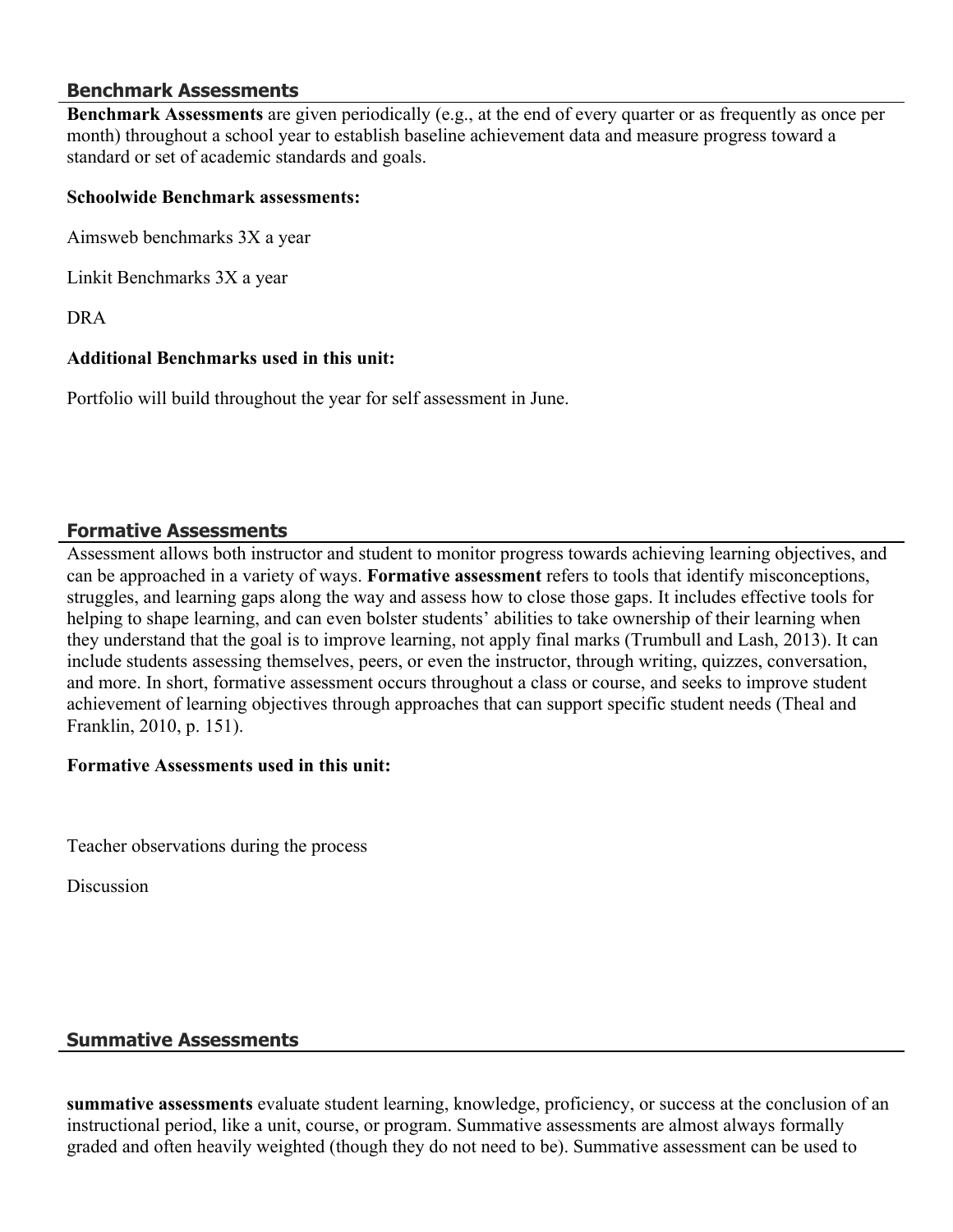great effect in conjunction and alignment with formative assessment, and instructors can consider a variety of ways to combine these approaches.

## **Summative assessments for this unit:**

Gallery walk

Self Evaluation Rubric

## **Instructional Materials**

Color wheel

Oldenburg's food sculptures

Jim Dines painted cakes

Art Supplies as needed.

## **Standards**

| VPA.1.1.5       | All students will demonstrate an understanding of the elements and principles that govern<br>the creation of works of art in dance, music, theatre, and visual art.                                                                                  |
|-----------------|------------------------------------------------------------------------------------------------------------------------------------------------------------------------------------------------------------------------------------------------------|
| VPA.1.1.5.D.CS1 | Understanding the function and purpose of the elements of art and principles of design<br>assists with forming an appreciation of how art and design enhance functionality and<br>improve quality of living.                                         |
| VPA.1.1.5.D.1   | Identify elements of art and principles of design that are evident in everyday life.                                                                                                                                                                 |
| VPA.1.1.5.D.CS2 | The elements of art and principles of design are universal.                                                                                                                                                                                          |
| VPA.1.1.5.D.2   | Compare and contrast works of art in various mediums that use the same art elements<br>and principles of design.                                                                                                                                     |
| VPA.1.3.5.D.CS1 | The elements of art and principles of design can be applied in an infinite number of ways<br>to express personal responses to creative problems.                                                                                                     |
| VPA.1.3.5.D.1   | Work individually and collaboratively to create two- and three-dimensional works of art<br>that make cohesive visual statements and that employ the elements of art and principles<br>of design.                                                     |
| VPA.1.3.5.D.CS3 | Each of the genres of visual art (e.g., realism, surrealism, abstract/nonobjective art,<br>conceptual art, and others) is associated with appropriate vocabulary and a stylistic<br>approach to art-making.                                          |
| VPA.1.3.5.D.CS4 | The characteristics and physical properties of the various materials available for use in art-<br>making present infinite possibilities for potential application.                                                                                   |
| VPA.1.3.5.D.4   | Differentiate drawing, painting, ceramics, sculpture, printmaking, textiles, and computer<br>imaging by the physical properties of the resulting artworks, and experiment with various<br>art media and art mediums to create original works of art. |